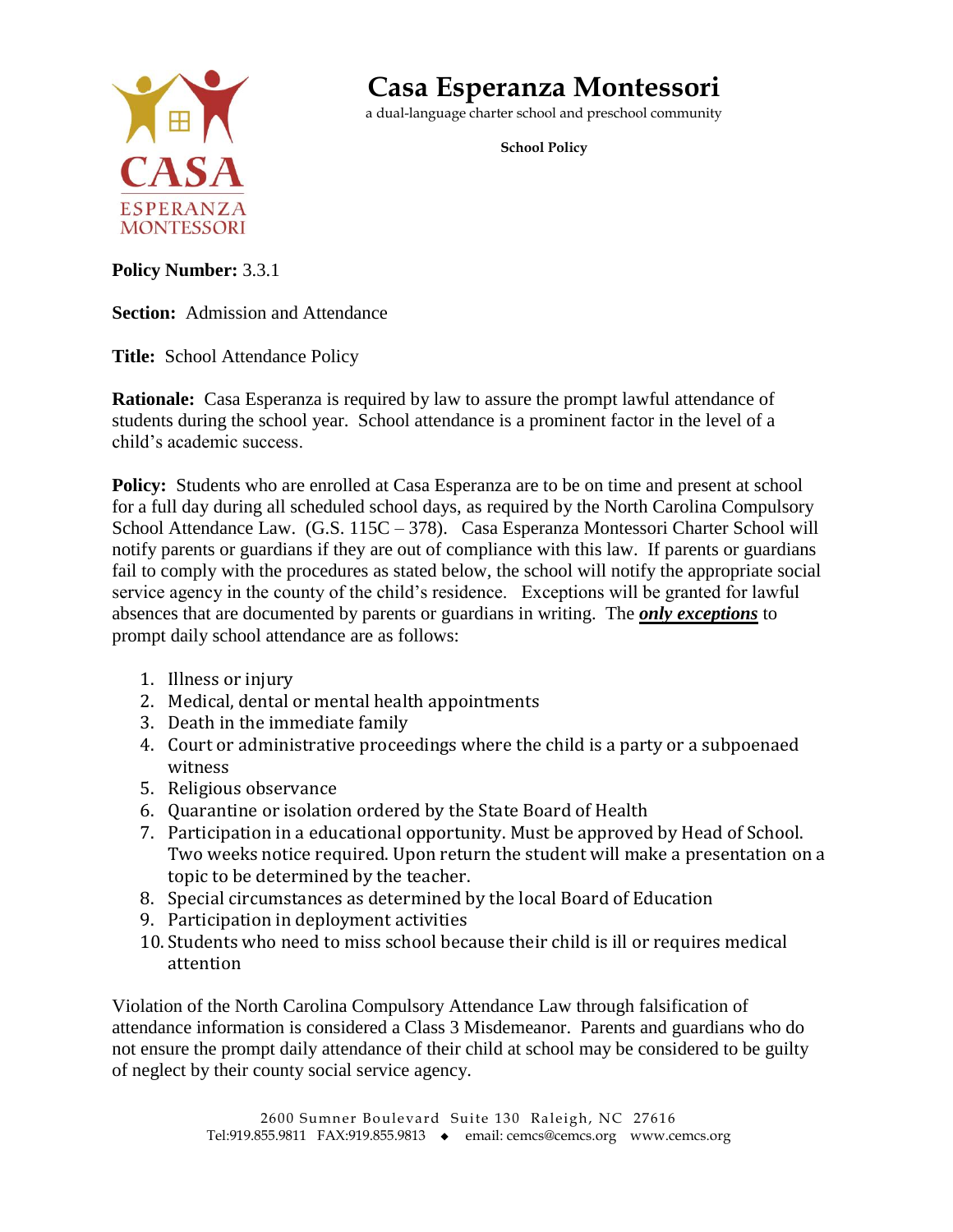## **Procedures:**

General Procedures

- 1. Parents or guardians of students who are absent or late to school must provide written documentation within five (5) days of the absence or late arrival for it to be considered a lawful absence.
- 2. Parents or guardians of students who accumulate three (3) unlawful absences in a school year will be notified by mail that they are not in compliance with school policy.
- 3. Parents or guardians of students who accumulate more than six (6) unlawful absences in a school year will be notified by mail and may be asked to meet with a school administrator concerning the ongoing pattern of unlawful absences.
- 4. Parents or guardians of students who accumulate more than ten (10) unlawful absences in a school year will be notified by mail and asked to meet with the Head of School. If it is determined that the parent or guardian has not made a good faith effort to comply with the school attendance policy, the school will notify the local Department of Social Services in the county of the child's residence.
- 5. In cases where repeated absences have impacted a student's work to the point where they have not made adequate yearly progress, the school may consider retention. The Head of School will have discretion regarding retention of a student.
- 6. Copies of correspondence with parents or guardians regarding attendance will be placed in the child's cumulative folder and will become part of their educational record.

Late Arrival or Early Release

- 1. Students must be present in their classroom at 8:30 AM to be considered on time.
- 2. Students who leave the school prior to 3:00 PM will be considered an early release.
- 3. For every five instances where a child has been unlawfully late or to school, they will be given one unexcused absence. The same will hold true for students removed from school prior to 3:00 PM without a lawful excuse.
- 4. To be considered present for the day, the student must be in attendance for a minimum of four (4) hours. Students who are present less than four hours will be considered absent.

## Chronic Illness

- 1. Students who accumulate more than six (6) absences in a 30 day period due to illness may be asked to provide a note from a physician or mental health professional documenting any further absences due to illness.
- 2.